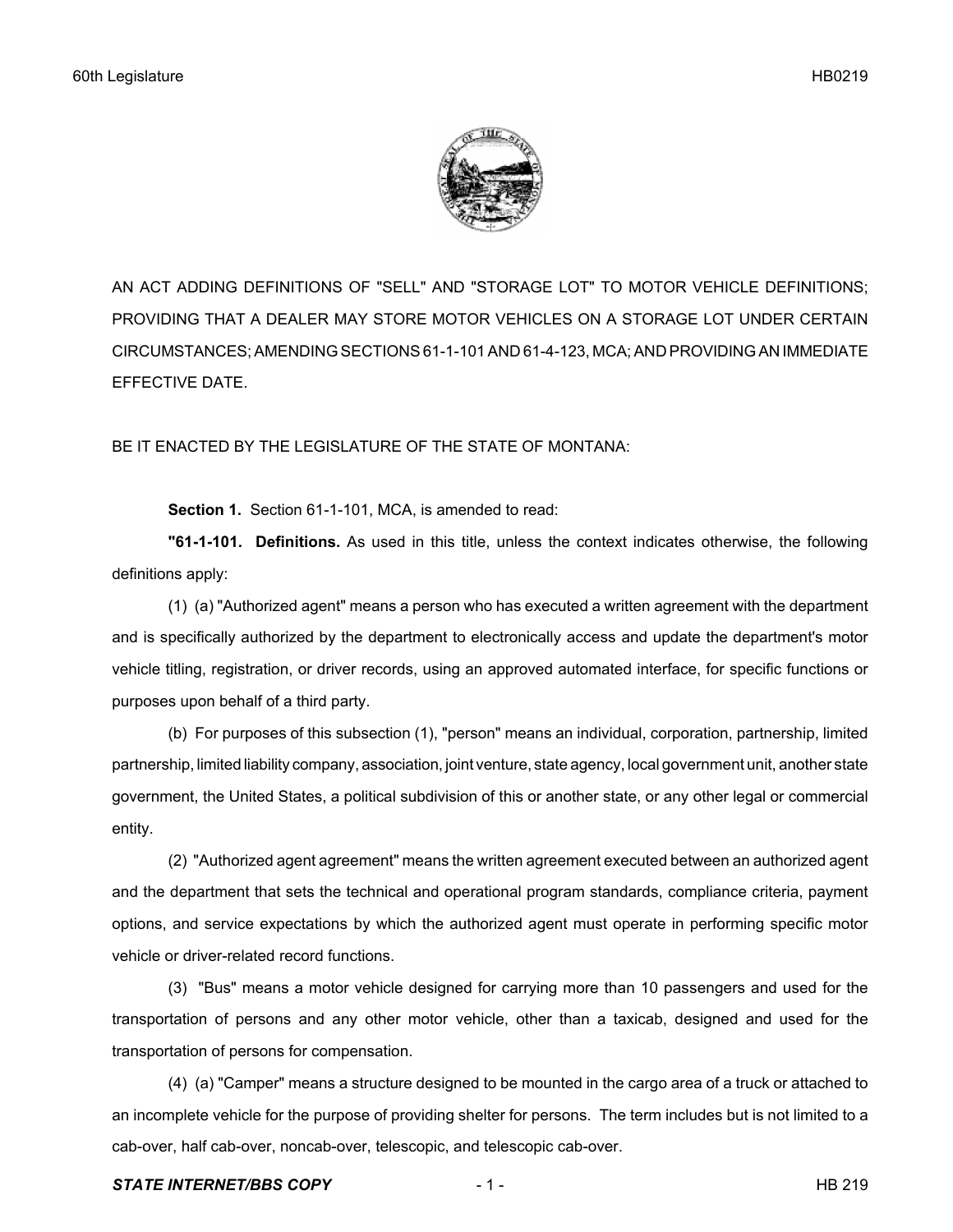(b) The term does not include a truck canopy cover or topper.

(5) "Certificate of title" means the paper record issued by the department or by the appropriate agency of another jurisdiction that establishes a verifiable record of ownership between an identified person or persons and the motor vehicle specifically described in the record and that provides notice of a perfected security interest in the motor vehicle.

(6) "Commercial driver's license" means:

(a) a driver's license issued under or granted by the laws of this state that authorizes a person to operate a class of commercial motor vehicle; and

(b) the privilege of a person to drive a commercial motor vehicle, whether or not the person holds a valid commercial driver's license.

(7) (a) "Commercial motor vehicle" means a motor vehicle or combination of motor vehicles used in commerce to transport passengers or property if the vehicle:

(i) has a gross combination weight rating or a gross combination weight of 26,001 pounds or more, whichever is greater, inclusive of a towed unit with a gross vehicle weight rating of more than 10,000 pounds;

(ii) has a gross vehicle weight rating or a gross vehicle weight of 26,001 pounds or more, whichever is greater;

(iii) is designed to transport at least 16 passengers, including the driver;

(iv) is a school bus; or

(v) is of any size and is used in the transportation of hazardous materials as defined in 61-8-801.

(b) The following vehicles are not commercial motor vehicles:

(i) an authorized emergency service vehicle:

(A) equipped with audible and visual signals as required under 61-9-401 and 61-9-402; and

(B) entitled to the exemptions granted under 61-8-107;

(ii) a vehicle:

(A) controlled and operated by a farmer, family member of the farmer, or person employed by the farmer;

(B) used to transport farm products, farm machinery, or farm supplies to or from the farm within Montana within 150 miles of the farm or, if there is a reciprocity agreement with a state adjoining Montana, within 150 miles of the farm, including any area within that perimeter that is in the adjoining state; and

(C) not used to transport goods for compensation or for hire; or

(iii) a vehicle operated for military purposes by active duty military personnel, a member of the military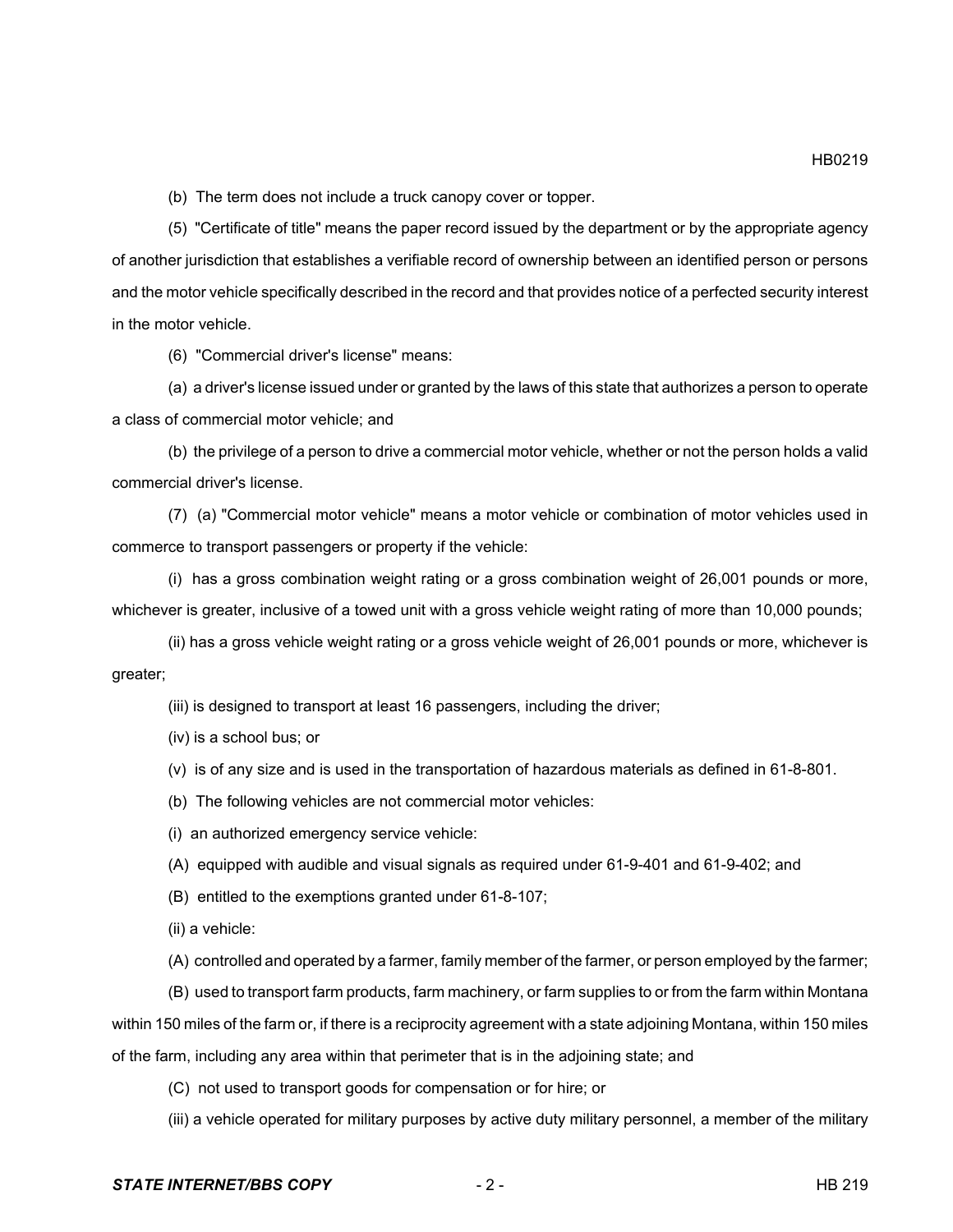reserves, a member of the national guard on active duty, including personnel on full-time national guard duty, personnel in part-time national guard training, and national guard military technicians, or active duty United States coast guard personnel.

(c) For purposes of this subsection (7):

(i) "farmer" means a person who operates a farm or who is directly involved in the cultivation of land or crops or the raising of livestock owned by or under the direct control of that person;

(ii) "gross combination weight rating" means the value specified by the manufacturer as the loaded weight of a combination or articulated vehicle;

(iii) "gross vehicle weight rating" means the value specified by the manufacturer as the loaded weight of a single vehicle; and

(iv) "school bus" has the meaning provided in 49 CFR 383.5.

(8) "Commission" means the state transportation commission.

(9) "County where a vehicle is domiciled" means the county in which the vehicle owner permanently resides or, if a vehicle is owned by a corporation or is leased or used for commercial purposes, the county in which the vehicle is permanently assigned or most frequently used, dispatched, or controlled.

(10) "Custom vehicle" means a motor vehicle other than a motorcycle that:

(a) (i) was manufactured with a model year after 1948 and that is at least 25 years old; or

(ii) was built to resemble a vehicle manufactured after 1948 and at least 25 years before the current calendar year, including a kit vehicle intended to resemble a vehicle manufactured after 1948 and that is at least 25 years old; and

(b) has been altered from the manufacturer's original design or has a body constructed from nonoriginal materials.

(11) (a) "Dealer" means a person, firm, association, or corporation that, for commission or profit, engages in whole or in part in the business of buying, selling, exchanging, accepting on consignment, or acting as a broker, as defined in 61-4-131, of new or used motor vehicles, trailers, semitrailers, or pole trailers that are not registered in the name of the person, firm, association, or corporation and that are required to be licensed under chapter 4 of this title.

(b) The term does not include the following:

(i) receivers, trustees, administrators, executors, guardians, or other persons appointed by or acting under a judgment or order of any court of competent jurisdiction;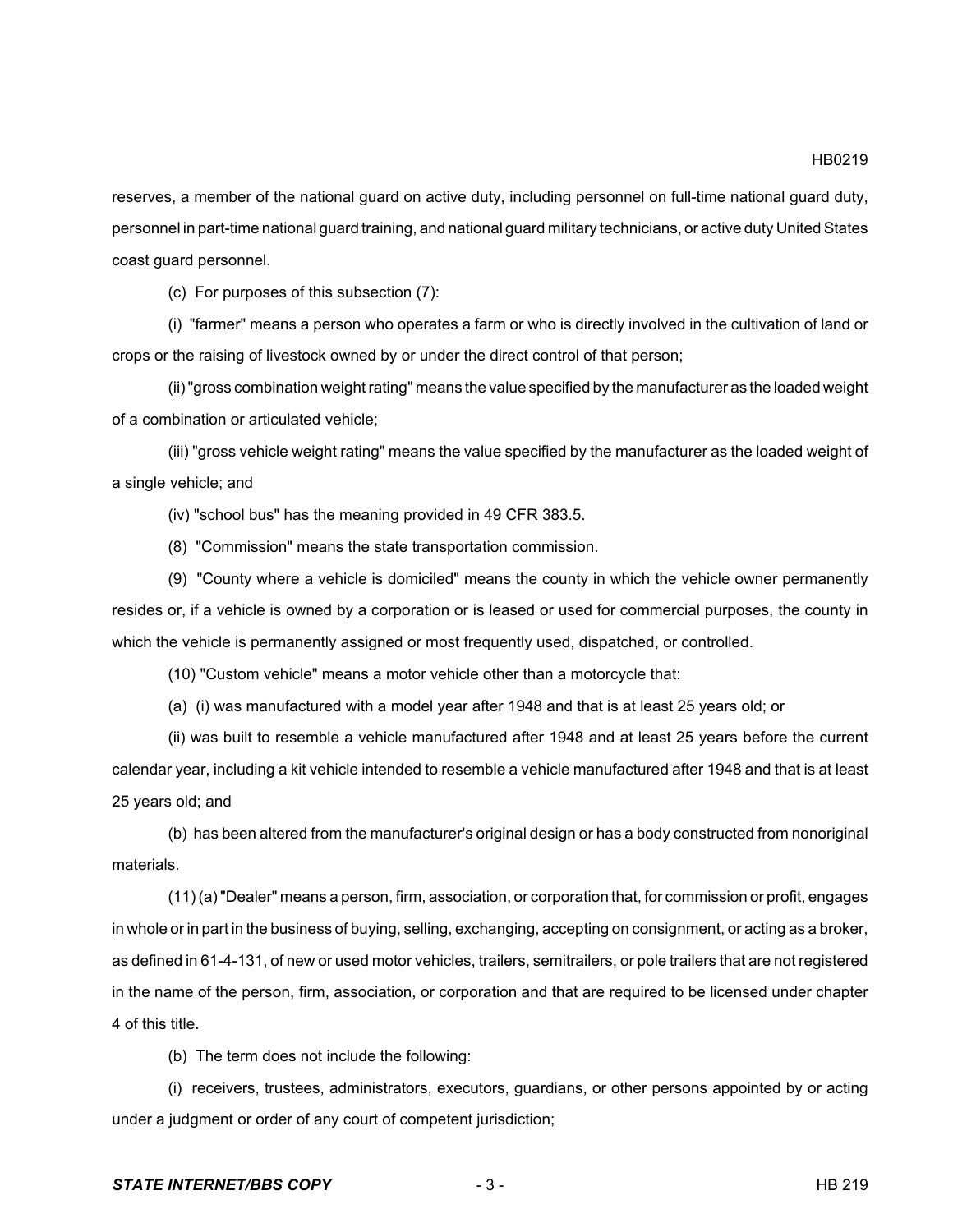(ii) employees of the persons included in subsection  $(11)(b)(i)$  when engaged in the specific performance of their duties as employees; or

(iii) public officers while performing or in the operation of their duties.

(12) "Declared weight" means the total unladen weight of a vehicle plus the weight of the maximum load to be carried on the vehicle as stated by the registrant in the application for registration.

(13) "Department" means the department of justice acting directly or through its duly authorized officers or agents.

(14) "Dolly or converter gear" means a device consisting of one or two axles with a fifth wheel and trailer tongue used to support the forward end of a semitrailer, converting a semitrailer into a trailer.

(15) "Driver" means a person who drives or is in actual physical control of a vehicle.

(16) "Driver's license" means a license or permit to operate a motor vehicle issued under or granted by the laws of this state, including:

(a) any temporary license or instruction permit;

(b) the privilege of any person to drive a motor vehicle, whether or not the person holds a valid license;

- (c) any nonresident's driving privilege;
- (d) a motorcycle endorsement; or

(e) a commercial driver's license.

(17) "Electric personal assistive mobility device" means a device that has two nontandem wheels, is self-balancing, and is designed to transport only one person with an electric propulsion system that limits the maximum speed of the device to 12 1/2 miles an hour.

(18) "For hire" means an action performed for remuneration of any kind, whether paid or promised, either directly or indirectly, or received or obtained through leasing, brokering, or buy-and-sell arrangements from which a remuneration is obtained or derived for transportation service.

(19) "Gross vehicle weight" means the weight of a vehicle without load plus the weight of any load on the vehicle.

(20) "Highway" or "public highway" means the entire width between the boundary lines of every publicly maintained way when any part of the publicly maintained way is open to the use of the public for purposes of vehicular travel.

(21) "Highway patrol officer" means a state officer authorized to direct or regulate traffic or to make arrests for violations of traffic regulations.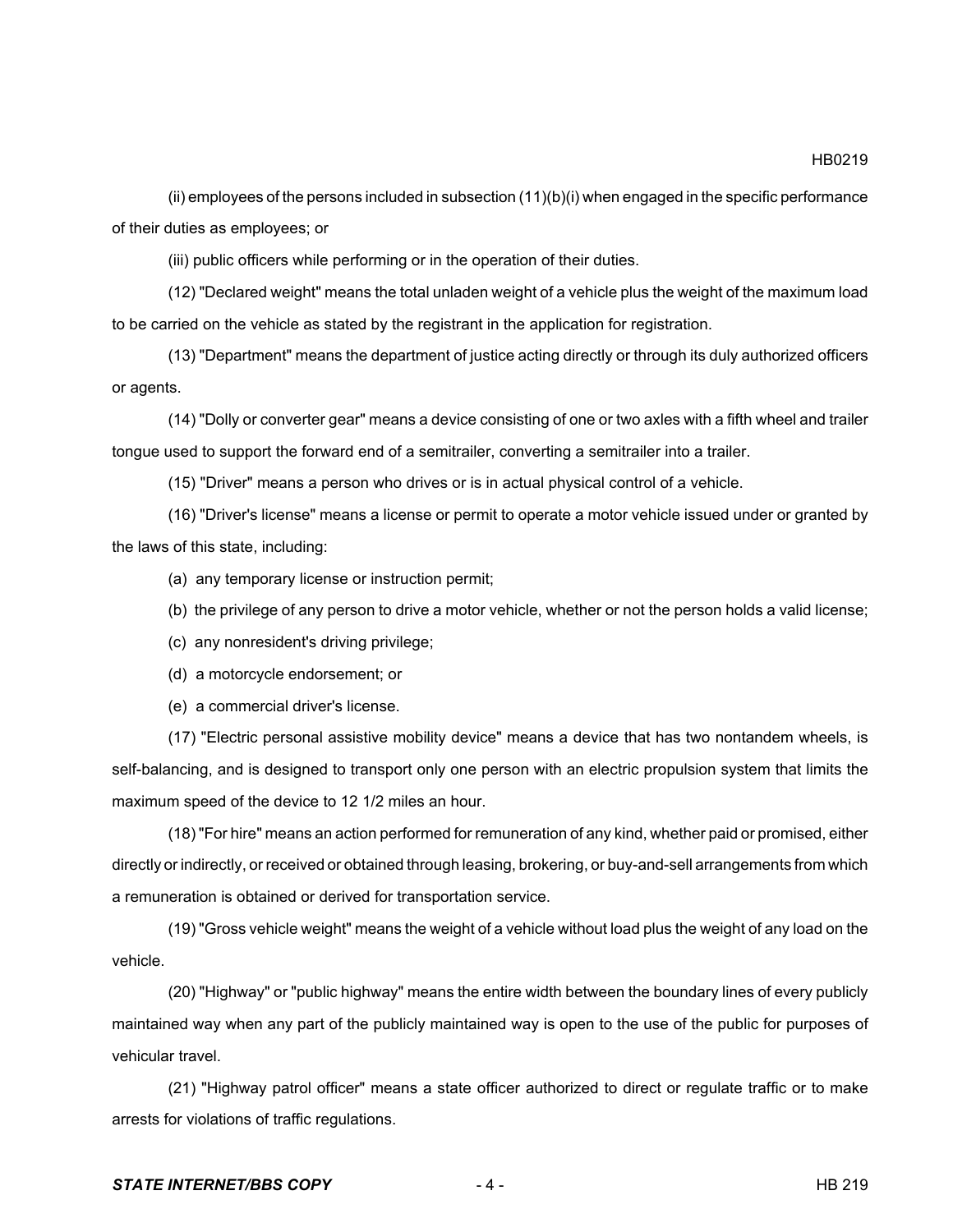(22) "Implement of husbandry" means a vehicle that is designed for agricultural purposes and exclusively used by the owner of the vehicle in the conduct of the owner's agricultural operations.

(23) "Kit vehicle" is a motor vehicle assembled from a manufactured kit either as:

(a) a complete kit, consisting of a prefabricated body and chassis, to construct a new motor vehicle; or

(b) a kit with a prefabricated body to be mounted to an existing motor vehicle chassis and drivetrain, commonly referred to as a donor vehicle.

(24) "Light vehicle" means a motor vehicle commonly referred to as an automobile, van, sport utility vehicle, or truck having a manufacturer's rated capacity of 1 ton or less.

(25) "Manufactured home" has the meaning provided in 15-1-101.

(26) "Manufacturer" includes any person, firm, corporation, or association engaged in the manufacture of motor vehicles, trailers, or semitrailers as a regular business.

(27) "Manufacturer's certificate of origin" means the original paper record produced and issued by the manufacturer of a vehicle or, if in a medium authorized by the department, an electronic record created and transmitted by the manufacturer of a vehicle to the manufacturer's agent or a licensed dealer. The record must establish the origin of the vehicle specifically described in the record and, upon assignment, transfers of ownership of the vehicle to the person or persons named in the certificate.

(28) "Mobile home" or "housetrailer" has the meaning provided in 15-1-101.

(29) (a) "Motorboat" means a vessel, including a personal watercraft or pontoon, propelled by any machinery, motor, or engine of any description, whether or not the machinery, motor, or engine is the principal source of propulsion. The term includes boats temporarily equipped with detachable motors or engines.

(b) The term does not include a vessel that has a valid marine document issued by the U.S. coast guard or any successor federal agency.

(30) (a) "Motor carrier" means a person or corporation or its lessees, trustees, or receivers appointed by a court that are operating motor vehicles upon a public highway in this state for the transportation of property for hire on a commercial basis.

(b) The term does not include motor carriers regulated under Title 69, chapter 12.

(31) (a) "Motorcycle" means a motor vehicle having not more than three wheels in contact with the ground and a saddle on which the operator sits or a platform on which the operator stands and a driving wheel in contact with the ground in addition to the wheels of the vehicle itself. A motorcycle may carry one or more attachments and a seat for the conveyance of a passenger.

HB0219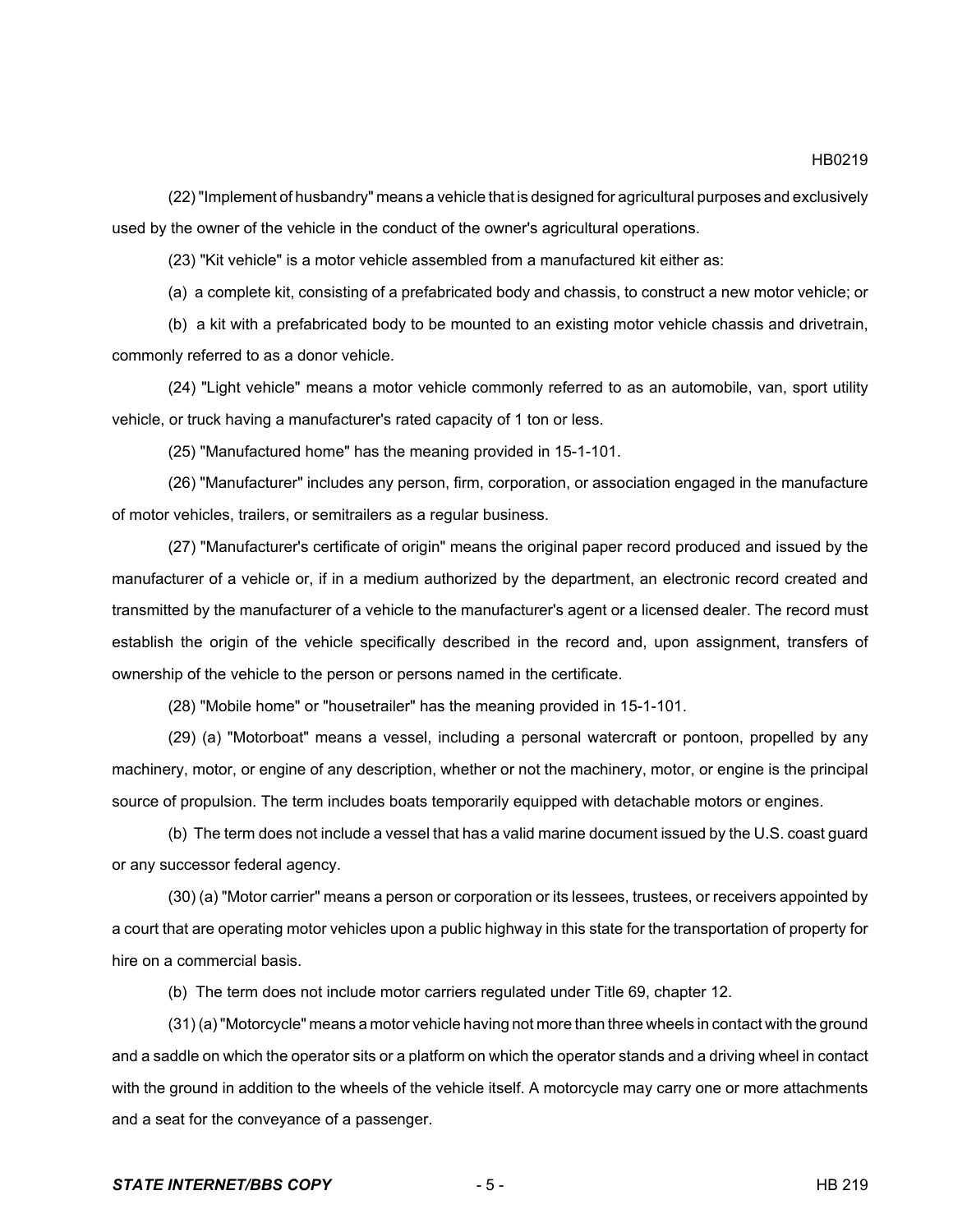(b) The term does not include a tractor, a bicycle as defined in 61-8-102, a motorized nonstandard vehicle, or a two- or three-wheeled all-terrain vehicle that is used exclusively on private property.

(32) (a) "Motor-driven cycle" means a motorcycle, including a motor scooter, with a motor that produces 5 horsepower or less.

(b) The term does not include a bicycle, as defined in 61-8-102, or a motorized nonstandard vehicle.

(33) "Motor home" means a motor vehicle:

(a) designed to provide temporary living quarters, built as an integral part of or permanently attached to a self-propelled motor vehicle chassis or van;

(b) containing permanently installed independent life support systems that meet the ANSIA/A119.2 standard; and

(c) providing at least four of the following types of facilities:

(i) cooking, refrigeration, or icebox;

(ii) self-contained toilet;

(iii) heating or air-conditioning, or both;

(iv) potable water supply, including a faucet and sink; or

(v) separate 110-volt or 125-volt electrical power supply or a liquefied petroleum gas supply; or both.

(34) (a) "Motorized nonstandard vehicle" means a vehicle, upon or by which a person may be transported, that:

(i) is propelled by its own power, using an internal combustion engine or an electric motor;

(ii) has a wheelbase of less than 40 inches and a wheel diameter of less than 10 inches; and

(iii) does not display a manufacturer's certification in accordance with 49 CFR, part 567, or have a 17-character vehicle identification number assigned by the manufacturer in accordance with 49 CFR, part 565.

(b) The term includes but is not limited to a motorized skateboard and a vehicle commonly known as a "pocket rocket".

(c) The term does not include an electric personal assistive mobility device or a motorized wheelchair or other low-powered, mechanically propelled vehicle designed specifically for use by a physically disabled person.

(35) (a) "Motor vehicle" means a vehicle propelled by its own power and designed or used to transport persons or property upon the highways of the state.

(b) The term does not include a bicycle as defined in 61-8-102 or a motorized wheelchair or other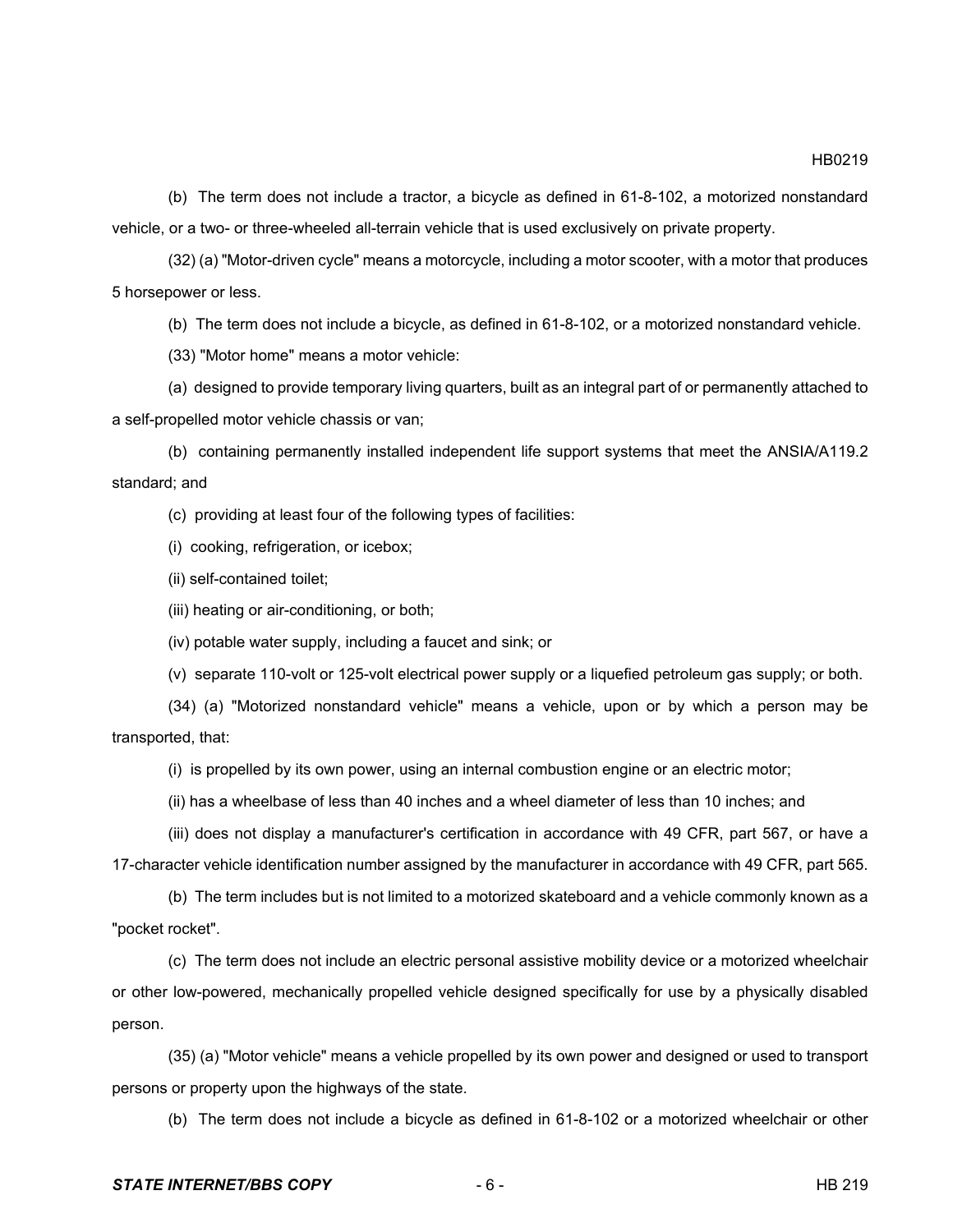low-powered, mechanically propelled vehicle that is designed specifically for use by a physically disabled person and that is used as a means of mobility for that person.

(36) "New motor vehicle" means a motor vehicle, regardless of the mileage of the vehicle, the legal or equitable title to which has never been transferred by a manufacturer, distributor, or dealer to another person as the result of a retail sale.

(37) "Nonresident" means a person who is not a resident of this state.

(38) (a) "Not used for general transportation purposes" means the operation of a motor vehicle, registered as a collector's item, a custom vehicle, or a street rod, to or from a car club activity or event or an exhibit, show, cruise night, or parade, or other occasional transportation activity.

(b) The term does not include operation of a motor vehicle for routine or ordinary household maintenance, employment, education, or other similar purposes.

(39) (a) "Off-highway vehicle" means a self-propelled vehicle used for recreation or cross-country travel on public lands, trails, easements, lakes, rivers, or streams. The term includes but is not limited to motorcycles, quadricycles, dune buggies, amphibious vehicles, air cushion vehicles, and any other means of land transportation deriving motive power from any source other than muscle or wind.

(b) The term does not include:

(i) vehicles designed primarily for travel on, over, or in the water;

(ii) snowmobiles; or

(iii) vehicles otherwise issued a certificate of title and registered under the laws of the state, unless the vehicle is used for off-road recreation on public lands.

(40) "Operator" means a person who is in actual physical control of a motor vehicle.

(41) "Owner" means a person who holds the legal title to a vehicle. If a vehicle is the subject of an agreement for the conditional sale of the vehicle with the right of purchase upon performance of the conditions stated in the agreement and with an immediate right of possession vested in the conditional vendee, or in the event a vehicle is subject to a lease, contract, or other legal arrangement vesting right of possession or control, for security or otherwise, or in the event a mortgagor of a vehicle is entitled to possession, then the owner is the person in whom is vested the right of possession or control.

(42) "Person" means an individual, corporation, partnership, association, firm, or other legal entity.

(43) "Personal watercraft" means a vessel that uses an outboard motor or an inboard engine powering a water jet pump as its primary source of propulsion and that is designed to be operated by a person sitting,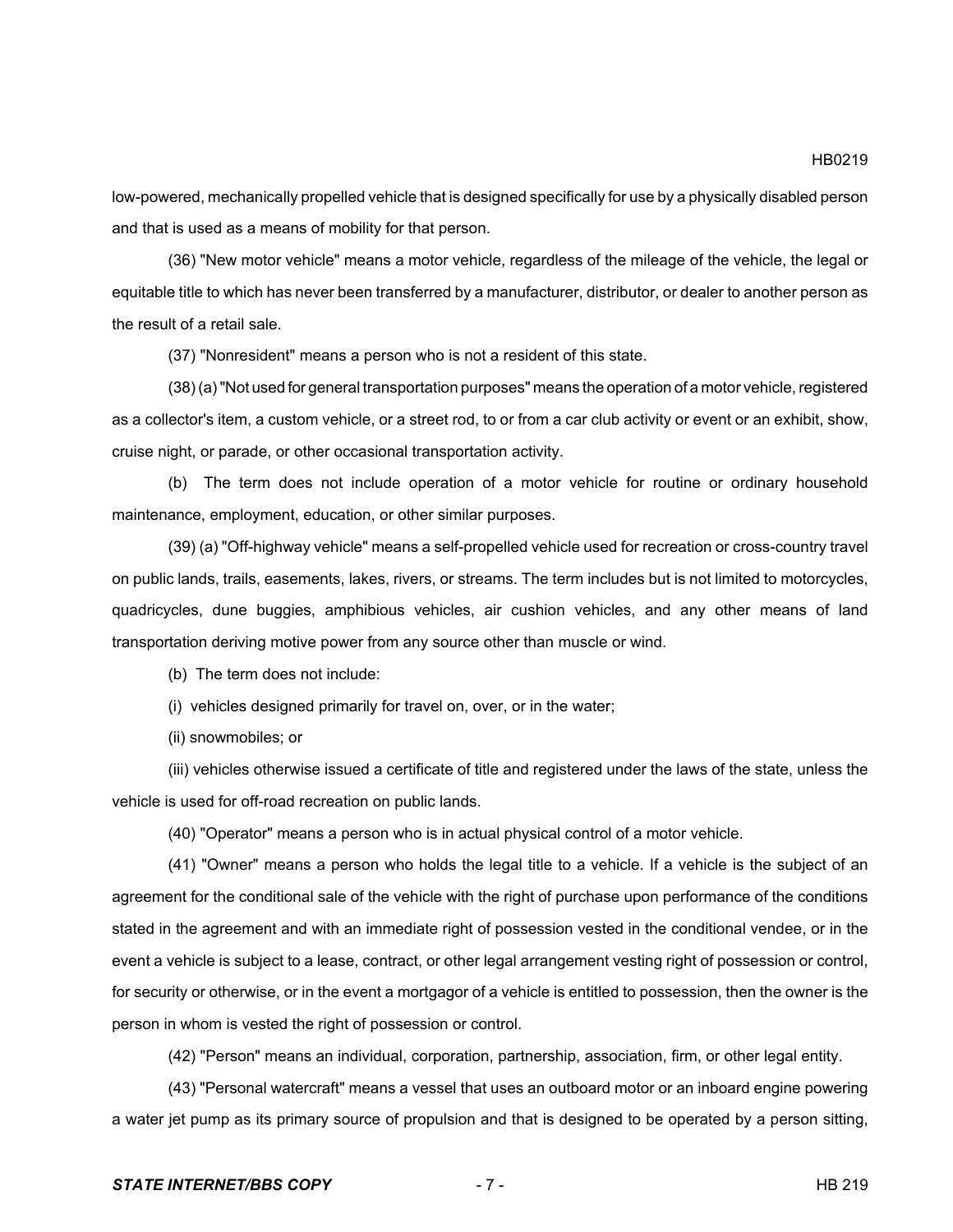standing, or kneeling on the vessel rather than by the conventional method of sitting or standing in the vessel.

(44) "Pole trailer" means a vehicle without power designed to be drawn by another vehicle and attached to the towing vehicle by means of a reach or pole or by being boomed or otherwise secured to the towing vehicle and ordinarily used for transporting long or irregularly shaped loads such as poles, pipes, or structural members capable generally of sustaining themselves as beams between the supporting connections.

(45) "Police officer" means an officer authorized to direct or regulate traffic or to make arrests for violations of traffic regulations.

(46) (a) "Quadricycle" means a four-wheeled motor vehicle, designed for on-road or off-road use, having a seat or saddle upon which the operator sits and a motor capable of producing not more than 50 horsepower.

(b) The term does not include golf carts.

(47) "Railroad" means a carrier of persons or property upon cars, other than streetcars, operated upon stationary rails.

(48) (a) "Railroad train" or "train" means a steam engine or electric or other motor, with or without cars coupled to the engine, that is operated upon rails.

(b) The term does not include streetcars.

(49) "Recreational vehicle" includes self-propelled vehicles originally designed or permanently altered to provide temporary facilities for recreational, travel, or camping use.

(50) "Registration" or "register" means the act or process of creating an electronic record, maintained by the department, of the assignment of a license plate or a set of license plates to and the issuance of a registration decal for a specific vehicle, the ownership of which has been established or is presumed in department records.

(51) "Registration decal" means an adhesive sticker produced by the department and issued by the department, its authorized agent, or a county treasurer to the owner of a motor vehicle, trailer, semitrailer, or pole trailer as proof of payment of all fees imposed for the registration period indicated on the sticker as recorded by the department under 61-3-101.

(52) "Registration receipt" means a paper record that is produced and issued or, if authorized by the department, an electronic record that is transmitted by the department, its authorized agent, or a county treasurer to the owner of a vehicle that identifies a vehicle, based on information maintained in the electronic record of title for the vehicle, and that provides evidence of the payment of all fees required to be paid for the registration of the vehicle for the registration period indicated in the receipt.

(53) "Retail sale" means the sale of a new motor vehicle or used motor vehicle, a recreational vehicle,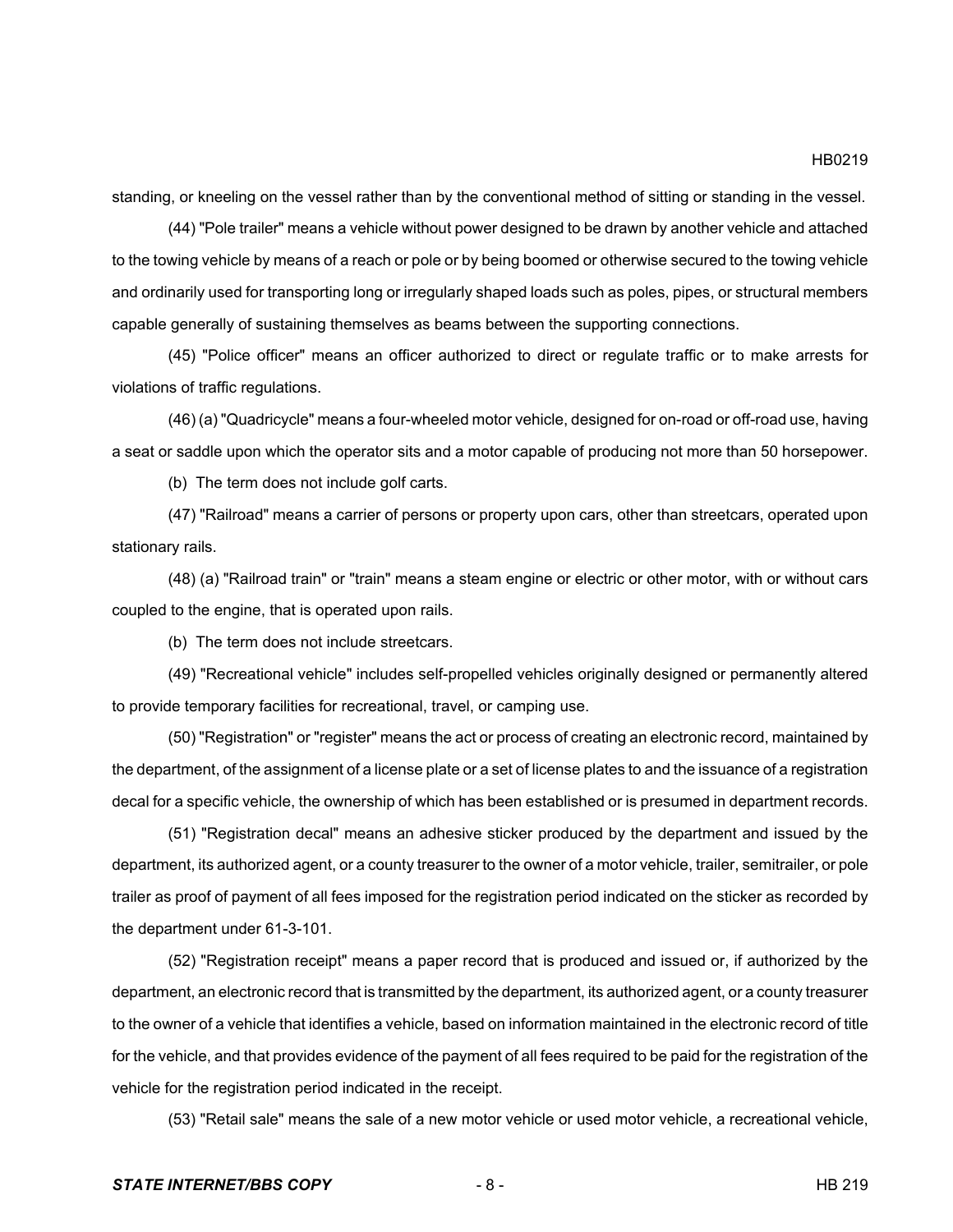HB0219

a trailer, a travel trailer, a motorcycle, a quadricycle, or special mobile equipment by a dealer to a person for purposes other than resale.

(54) "Revocation" means that the driver's license and privilege to drive a motor vehicle on the public highways are terminated and may not be renewed or restored. An application for a new license may be presented and acted upon by the department after the expiration of the period of the revocation.

(55) "Roadway" means that portion of a highway improved, designed, or ordinarily used for vehicular travel, exclusive of the berm or shoulder. In the event that a highway includes two or more separate roadways, the term refers to any roadway separately but not to all roadways collectively.

(56) (a) "Sailboat" means a vessel that uses a sail and wind as its primary source of propulsion.

(b) The term does not include a canoe or kayak propelled by wind.

(57) "Sell" means to transfer ownership from one person to another person or from a dealer to another person for consideration.

(57)(58) "Semitrailer" means a vehicle, with or without motive power, other than a pole trailer, designed for carrying property and for being drawn by a motor vehicle and constructed so that some part of its weight and that of its load rests upon or is carried by another vehicle.

(58)(59) "Snowmobile" means a self-propelled vehicle of an overall width of 48 inches or less, excluding accessories, that is designed primarily for travel on snow or ice, that may be steered by skis or runners, and that is not otherwise registered or licensed under the laws of the state of Montana.

(59)(60) "Special mobile equipment" means a vehicle not designed for the transportation of persons or property on the highways but incidentally operated or moved over the highways, including road construction or maintenance machinery, ditch-digging apparatus, and well-boring apparatus. The fact that equipment is permanently attached to a vehicle does not make the vehicle special mobile equipment. The enumeration in this subsection is partial and does not exclude other vehicles that are within the general terms of this subsection.

 $(60)(61)$  (a) "Specially constructed vehicle" means a motor vehicle, including a motorcycle, that:

(i) was not originally constructed under a distinctive make, model, or type by a generally recognized manufacturer of motor vehicles;

(ii) has been structurally modified so that it does not have the same appearance as similar vehicles from a generally recognized manufacturer of motor vehicles;

(iii) has been constructed or assembled entirely from custom-built parts and materials not obtained from other vehicles;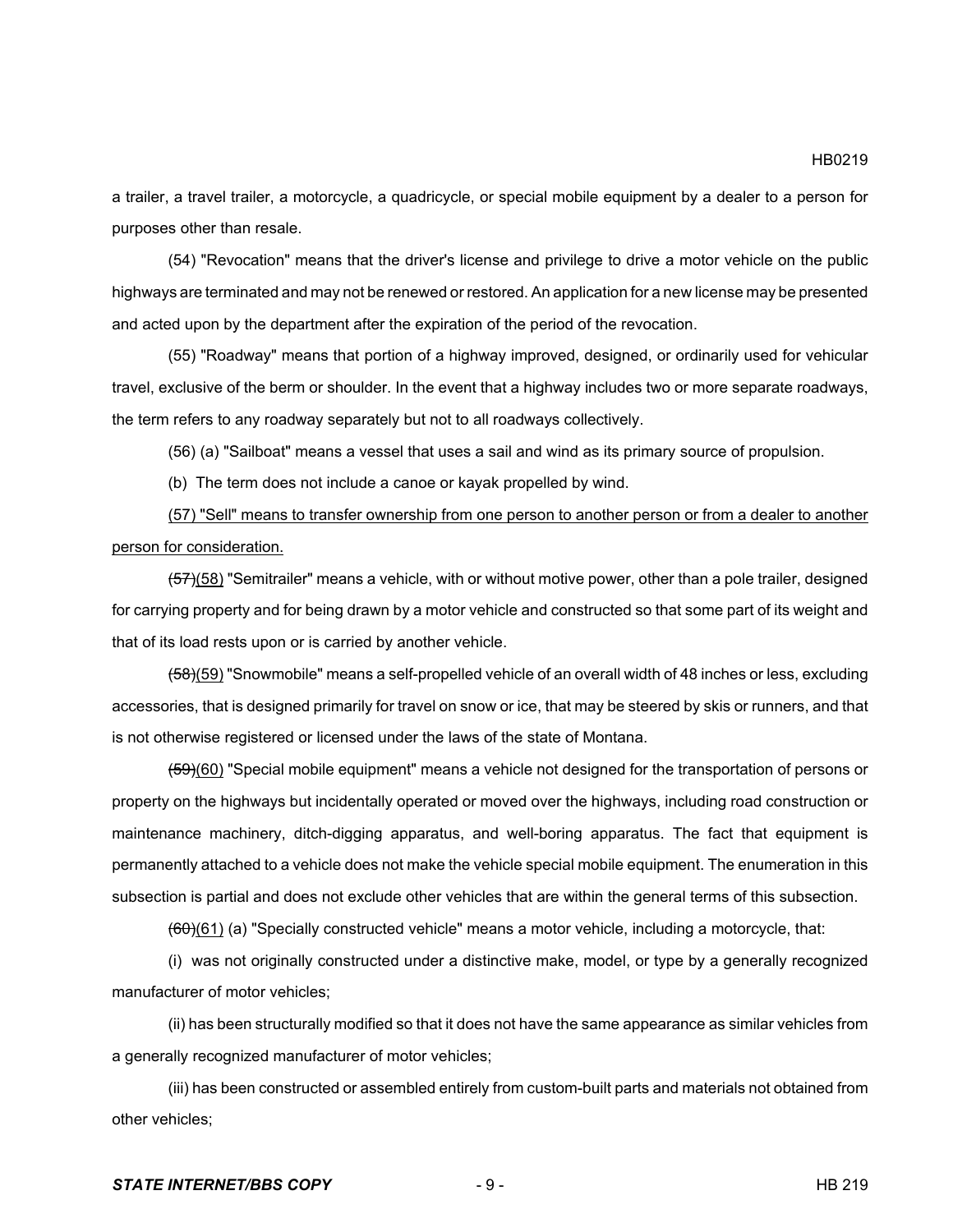HB0219

(iv) has been constructed or assembled by using major component parts from one or more manufactured vehicles and that cannot be identified as a specific make or model; or

(v) has been constructed by the use of a kit that cannot be visually identified as a specific make or model.

(b) The term does not include a motor vehicle that has been repaired or restored to its original design by replacing parts.

 $(61)(62)$  (a) "Sport utility vehicle" means a light vehicle designed to transport 10 or fewer persons that is constructed on a truck chassis or that has special features for occasional off-road use.

(b) The term does not include trucks having a manufacturer's rated capacity of 1 ton or less.

 $\left(\frac{62}{63}\right)$  (a) "Stop", when required, means complete cessation from movement.

(b) "Stop", "stopping", or "standing", when prohibited, means any stopping or standing of a vehicle, whether occupied or not, except when necessary to avoid conflict with other traffic or in compliance with the directions of a police officer, highway patrol officer, or traffic control sign or signal.

(64) "Storage lot" means property owned, leased, or rented by a dealer that is not contiguous to the dealer's established place of business where a motor vehicle from the dealer's inventory may be placed when space at the dealer's established place of business is not available.

(63)(65) "Street" means the entire width between the boundary lines of every publicly maintained way when any part of the publicly maintained way is open to the use of the public for purposes of vehicular travel.

 $(64)(66)$  "Street rod" means a motor vehicle, other than a motorcycle, that:

(a) was manufactured prior to 1949 or was built to resemble a vehicle manufactured before 1949, including a kit vehicle intended to resemble a vehicle manufactured before 1949; and

(b) has been altered from the manufacturer's original design or has a body constructed from nonoriginal materials.

 $(65)(67)$  "Suspension" means that the driver's license and privilege to drive a motor vehicle on the public highways are temporarily withdrawn, but only during the period of suspension.

(66)(68) "Temporary registration permit" means a paper record:

(a) issued by the department, an authorized agent, a county treasurer, or a person, using a department-approved electronic interface after an electronic record has been transmitted to the department, that contains:

(i) required vehicle and owner information; and

(ii) the purpose for which the record was generated; and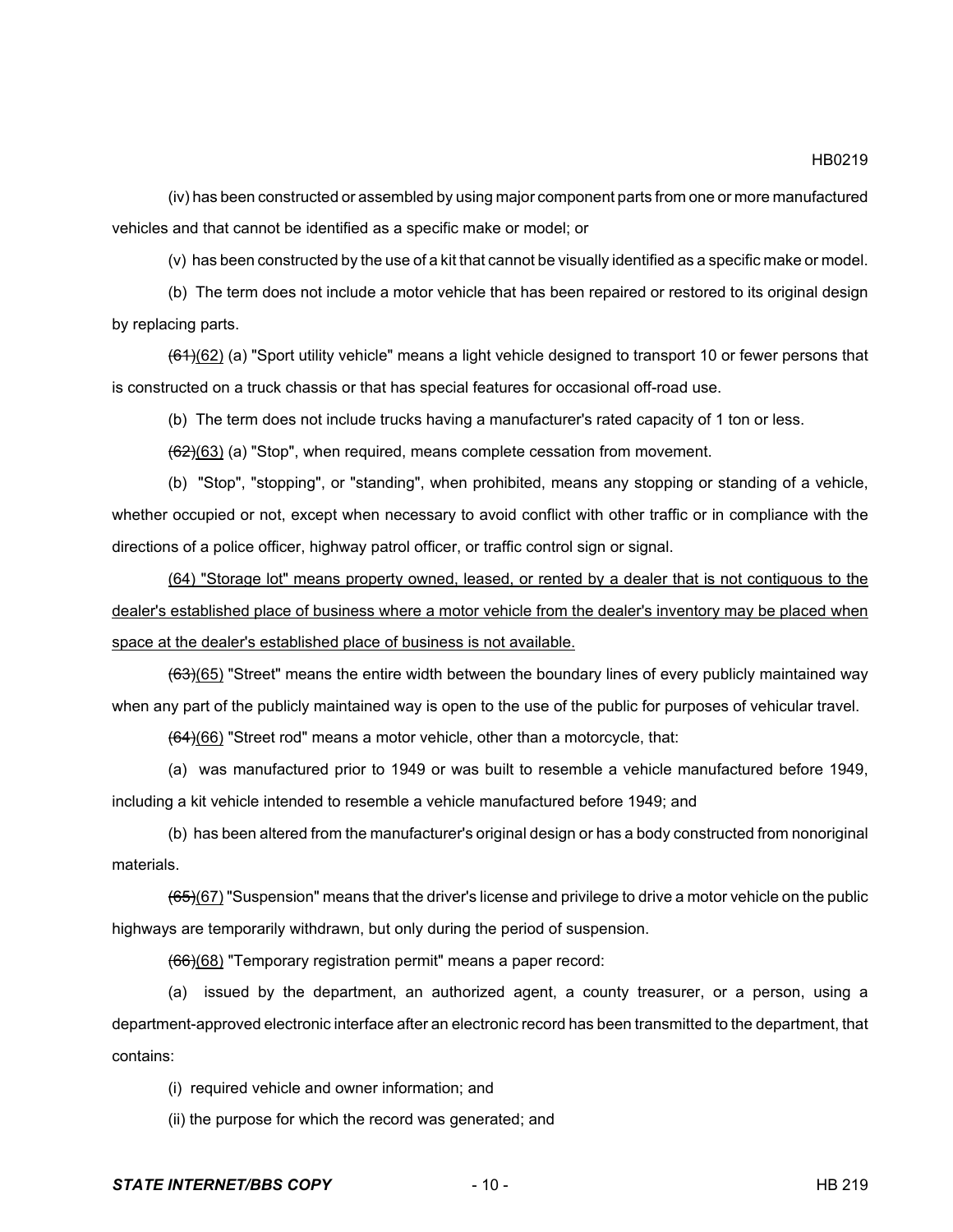(b) that, when placed in a durable license-plate style plastic pouch approved by the department and displayed as prescribed in 61-3-224, authorizes a person to operate the described motor vehicle, motorboat, sailboat that is 12 feet in length or longer, snowmobile, or off-highway vehicle for 40 days from the date the record is issued or until the vehicle is registered under Title 23 or this title, whichever first occurs.

(67)(69) "Traffic" means pedestrians, ridden or herded animals, vehicles, streetcars, and other conveyances either singly or together while using any highways for purposes of travel.

(68)(70) (a) "Trailer" means a vehicle, with or without motive power, other than a pole trailer, designed for carrying property and for being drawn by a motor vehicle and constructed so that no part of its weight rests upon the towing vehicle.

(b) The term does not include a mobile home or a manufactured home, as defined in 15-1-101.

 $(69)(71)$  "Transaction summary receipt" means an electronic record produced and issued by the department, its authorized agent, or a county treasurer for which a paper receipt is issued. The record may be created by the department and transmitted to the owner of a vehicle, a secured party, or a lienholder. The record must contain a unique transaction record number and summarize and verify the electronic filing of the transaction described in the receipt on the electronic record of title maintained under 61-3-101.

(70)(72) "Travel trailer" means a vehicle:

(a) that is 40 feet or less in length;

(b) that is of a size or weight that does not require special permits when towed by a motor vehicle;

(c) with gross trailer area of less than 320 square feet; and

(d) that is designed to provide temporary facilities for recreational, travel, or camping use and not used as a principal residence.

 $(71)(73)$  "Truck" or "motortruck" means a motor vehicle designed, used, or maintained primarily for the transportation of property.

 $(72)(74)$  "Truck tractor" means a motor vehicle designed and used primarily for drawing other vehicles and not constructed to carry a load other than a part of the weight of the vehicle and load drawn.

 $(73)(75)$  "Under the influence" has the meaning provided in 61-8-401.

 $(74)(76)$  "Used motor vehicle" includes any motor vehicle that has been sold, bargained, exchanged, given away, or had its title transferred from the person who first took title to it from the manufacturer, importer, dealer, wholesaler, or agent of the manufacturer or importer and that has been used so as to have become what is commonly known as "secondhand" within the ordinary meaning of that term.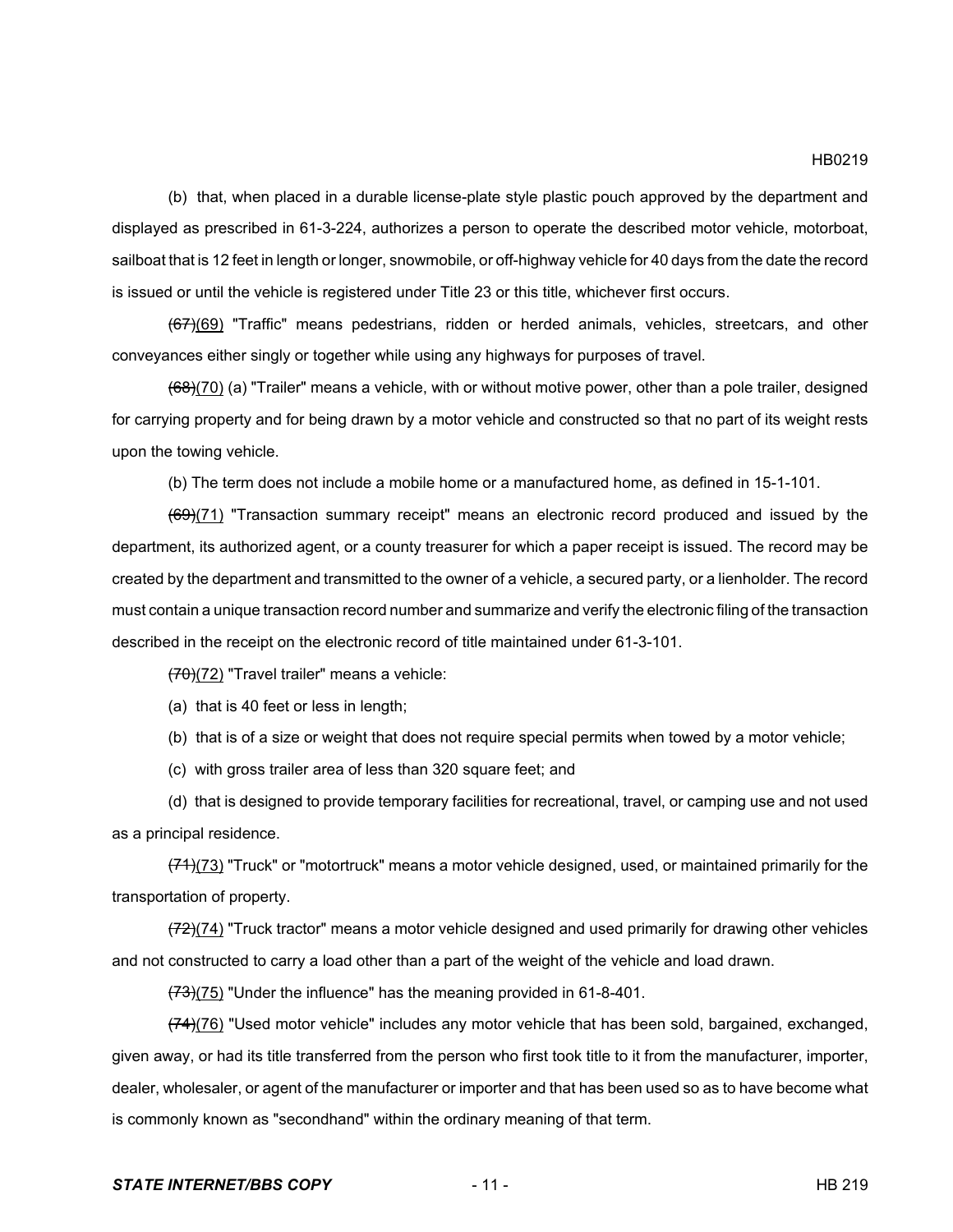(77) "Van" means a motor vehicle designed for the transportation of at least six persons and not more than nine persons and intended for but not limited to family or personal transportation without compensation.

 $(76)(78)$  (a) "Vehicle" means a device in, upon, or by which any person or property may be transported or drawn upon a public highway, except devices moved by animal power or used exclusively upon stationary rails or tracks.

(b) The term does not include a manually or mechanically propelled wheelchair or other low-powered, mechanically propelled vehicle that is designed specifically for use by a physically disabled person and that is used as a means of mobility for that person.

(77)(79) "Vehicle identification number" means the number, letters, or combination of numbers and letters assigned by the manufacturer, by the department, or in accordance with the laws of another state or country for the purpose of identifying the motor vehicle or a component part of the motor vehicle.

(78)(80) "Vessel" means every description of watercraft, unless otherwise defined by the department, other than a seaplane on the water, used or capable of being used as a means of transportation on water.

(79)(81) "Wholesaler" means a person, firm, partnership, association, or corporation that for a commission or with intent to make a profit or gain of money or other thing of value sells, exchanges, or attempts to negotiate a sale or exchange of an interest in a used motor vehicle, recreational vehicle, trailer, semitrailer, pole trailer, special mobile equipment, motorcycle, or quadricycle only to vehicle dealers and auto auctions licensed under chapter 4, part 1."

**Section 2.** Section 61-4-123, MCA, is amended to read:

**"61-4-123. Dealer requirements and restrictions.** (1) A dealer may not offer for sale, trade, or consignment any motor vehicle type not authorized by the license issued to the dealer by the department or use a dealer or demonstrator plate on a motor vehicle of a type for which the dealer is not licensed.

(2) A dealer may not display at the dealer's established place of business or any approved off-premises sale location a motor vehicle offered for sale, trade, or consignment unless the Monroney label required for new motor vehicles pursuant to 15 U.S.C. 1232 or the buyer's guide label required for used motor vehicles pursuant to 16 CFR, part 455, is affixed to the side window of the motor vehicle or is conspicuously displayed within the motor vehicle in a fashion that is readily readable by a customer.

(3) (a) Except as provided in subsection (4), a dealer may not sell or display a motor vehicle offered for sale at any geographic location other than that of the dealer's established place of business as listed on the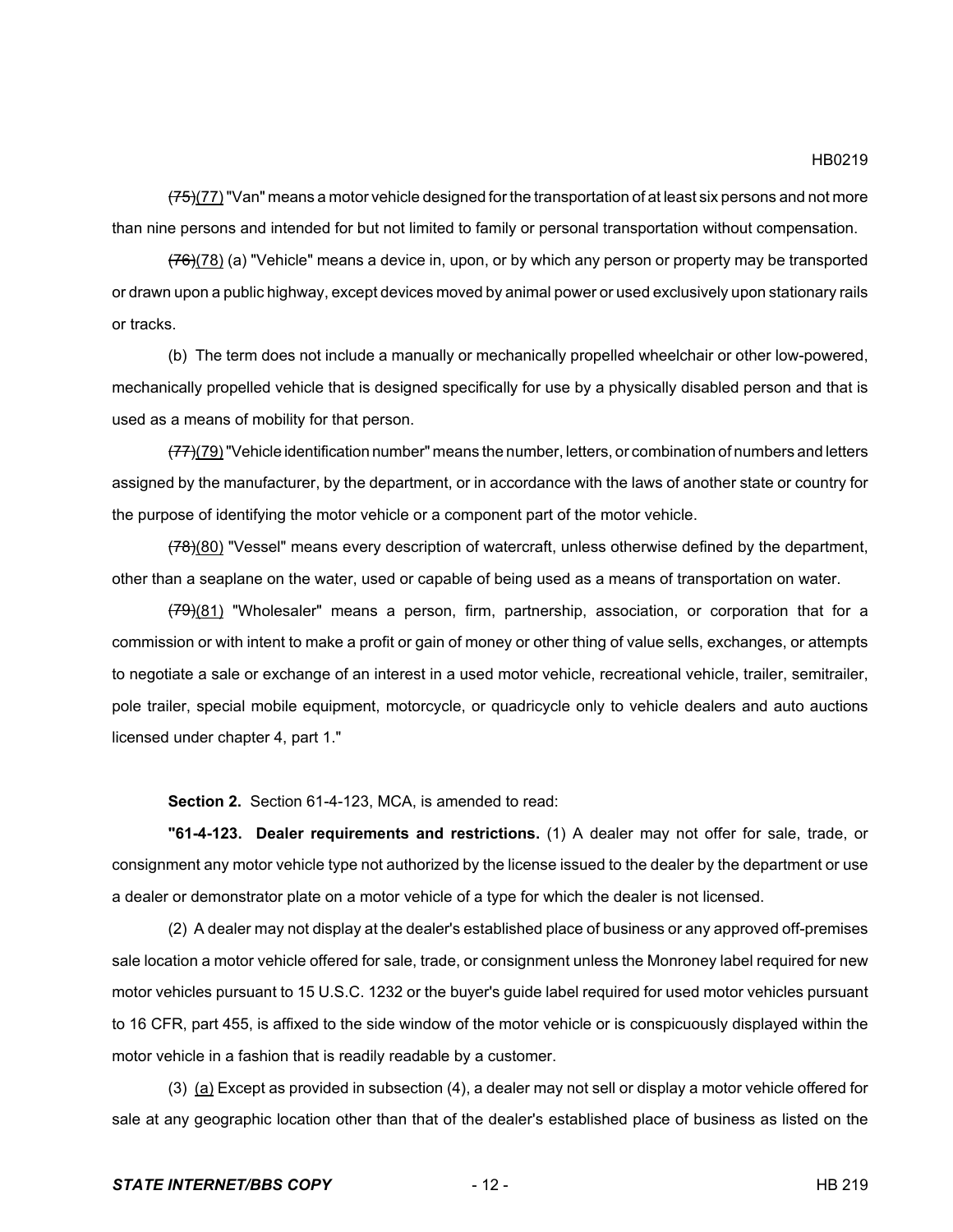dealer's license.

(b) A dealer may park a motor vehicle in a storage lot if:

(i) local zoning regulations permit that type of use;

(ii) the lot is in the county where the dealer's established place of business is located;

(iii) the dealer does not sell or advertise the sale of the motor vehicle at the lot; and

(iv) if applicable, the placement of the motor vehicle complies with the dealer's franchise agreement.

(4) (a) A dealer may conduct an off-premises display and sale at a geographic location other than that of the dealer's established place of business as listed on the dealer's license if the dealer notifies the department 10 days in advance, on a form prescribed by the department, of the opening date and location of an off-premises display and sale and obtains a permit from the department. The department may require proof from the dealer that the location proposed for the off-premises display and sale is in compliance with local zoning ordinances. Except for recreational vehicle, motor home, or travel trailer dealers, an off-premises display and sale must be conducted within the county of the dealer's licensed location. The display and sale may not exceed 10 consecutive days, and a licensed dealer may not conduct more than 10 off-premises displays and sales during any 1 calendar year.

(b) A dealer may display one or more motor vehicles inside an airport terminal or shopping mall without obtaining an off-premises display and sale permit if no actual sales are made, or could be made, at the terminal or mall.

(c) Upon prior written notice to the department, a dealer may display one motor vehicle at a geographic location other than that of the dealer's established place of business as listed on the dealer's license if no actual sales are made, or could be made, at the display location and the display:

(i) conspicuously promotes or supports an event or a program sponsored by a nonprofit corporation or association organized and operated exclusively for religious, charitable, scientific, or educational purposes and the motor vehicle is displayed at a location where the event is being held or the program is being promoted; or

(ii) conspicuously promotes a joint commercial endeavor between the dealer and another clearly identified business entity and the motor vehicle is displayed on premises owned or leased by the other business entity and where the other entity regularly conducts its business. A display under this subsection (4)(c)(ii) may not exceed 90 days.

(5) If more than one dealer displays motor vehicles and maintains an established place of business at the same geographic location, each dealer shall ensure that all motor vehicle records, office facilities, and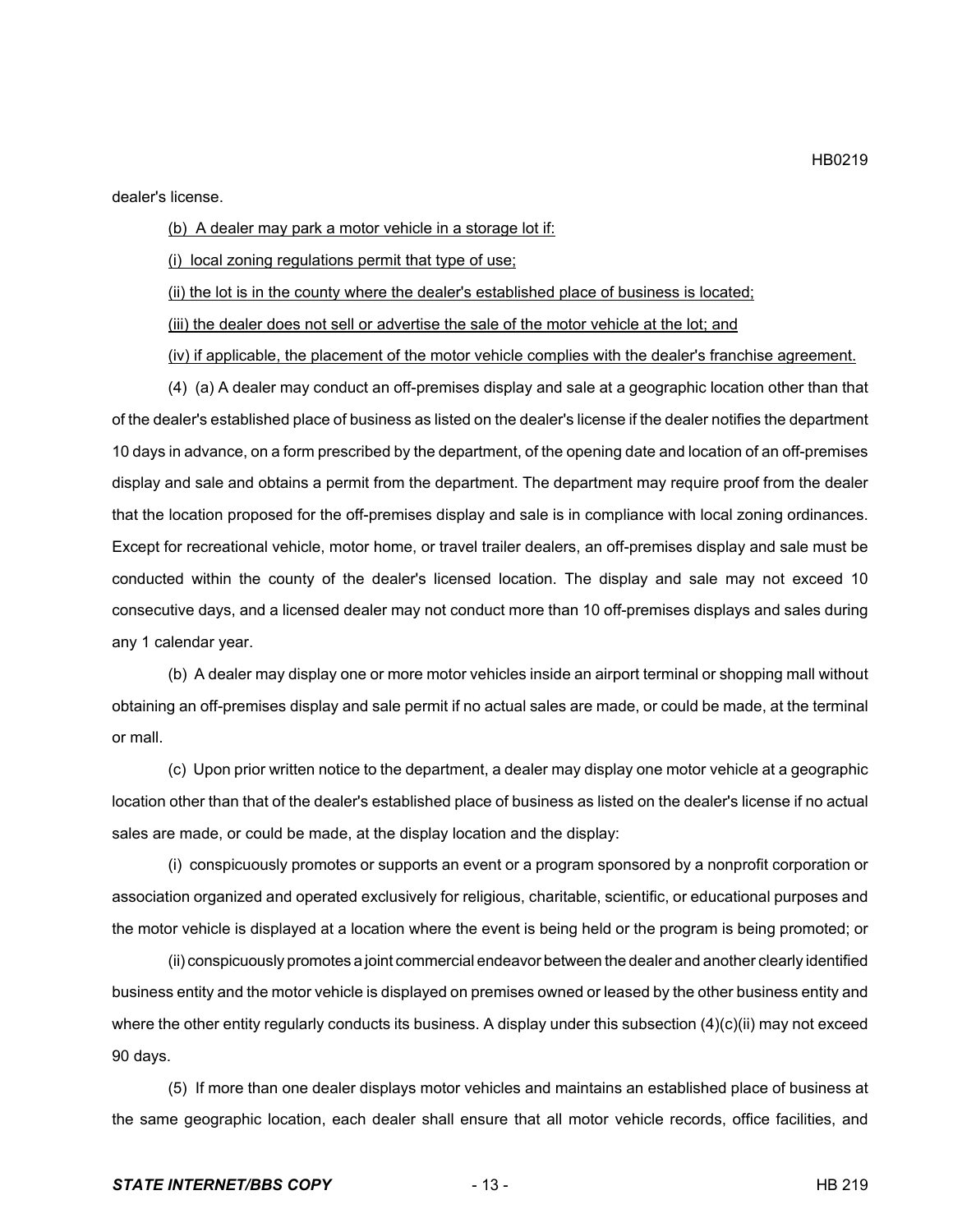inventory, if applicable, are physically segregated from those of the other dealer and clearly identified and attributed to the appropriate dealer.

(6) A dealer shall install and maintain telephone service at the dealer's established place of business. The telephone service must be listed in the directory assistance that applies to the area in which the business is located.

(7) A dealer shall conspicuously post at the dealer's established place of business written notice indicating the regular and customary office hours maintained by the dealer.

(8) (a) A dealer shall carry and continuously maintain a general liability insurance policy that covers any motor vehicle bearing a set of dealer plates or a demonstrator plate that is offered for demonstration or loan to a customer or that otherwise may be operated by a customer in the regular course of the dealer's business operations.

(b) A dealer shall ensure that the department is named as a certificate holder on any general liability insurance policy held by the dealer, that the minimum term of the policy is 1 year, and that a lapse of insurance does not occur as a result of cancellation or termination of a previously certified policy.

(c) This subsection (8) does not relieve a dealer of the mandatory motor vehicle liability insurance obligation imposed under chapter 6 of this title.

(9) A dealer shall display at the dealer's established place of business at least one sign stating the name of the business and indicating that motor vehicles are offered for sale, trade, or consignment. The letters of the sign must be at least 6 inches in height and clearly visible and readable to the major avenue of traffic at a minimum distance of 150 feet."

**Section 3. Effective date.** [This act] is effective on passage and approval.

- END -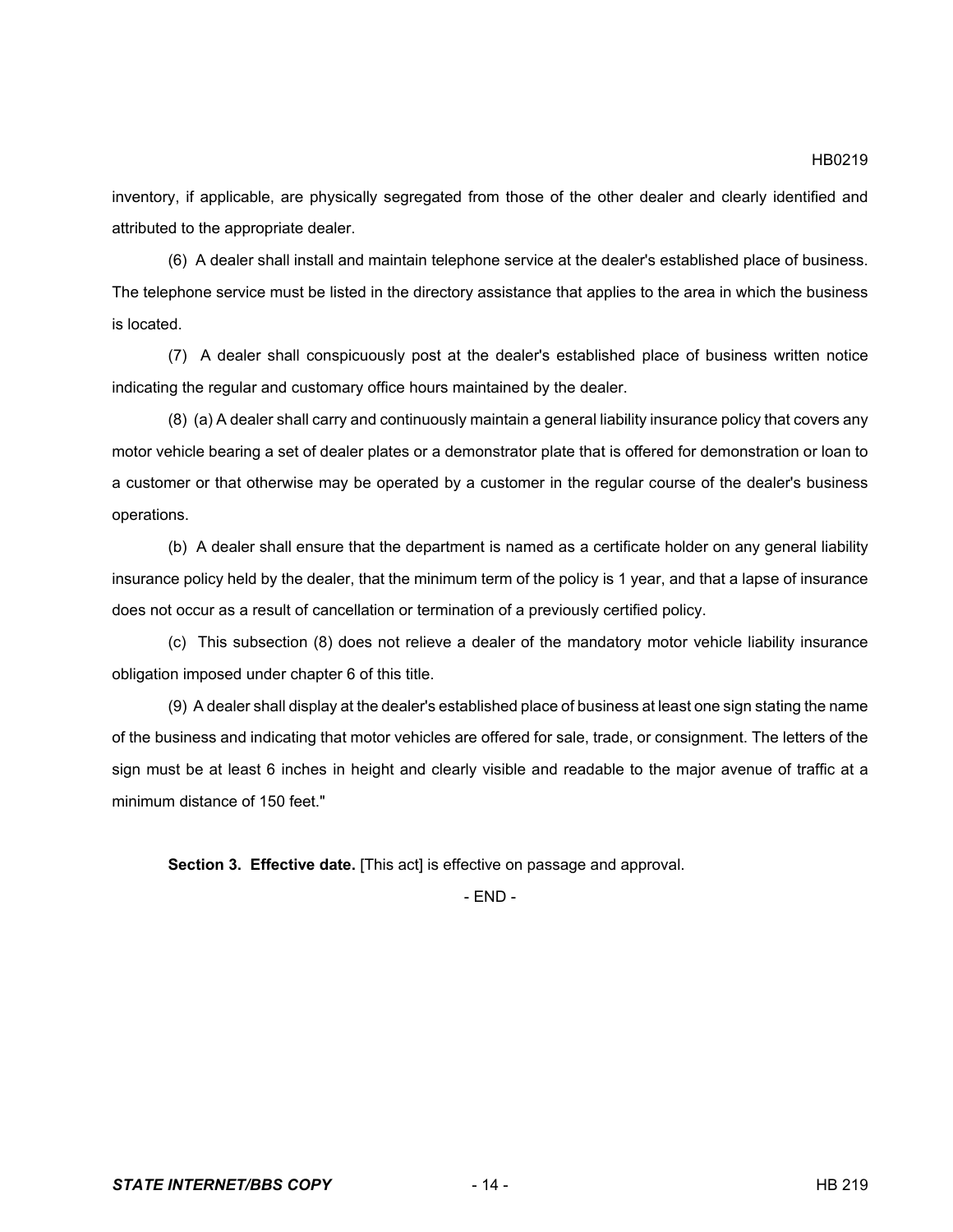HB0219

I hereby certify that the within bill, HB 0219, originated in the House.

Chief Clerk of the House

Speaker of the House

| Signed this | dav     |
|-------------|---------|
| of          | , 2019. |

President of the Senate

| Signed this | day     |
|-------------|---------|
| of          | , 2019. |